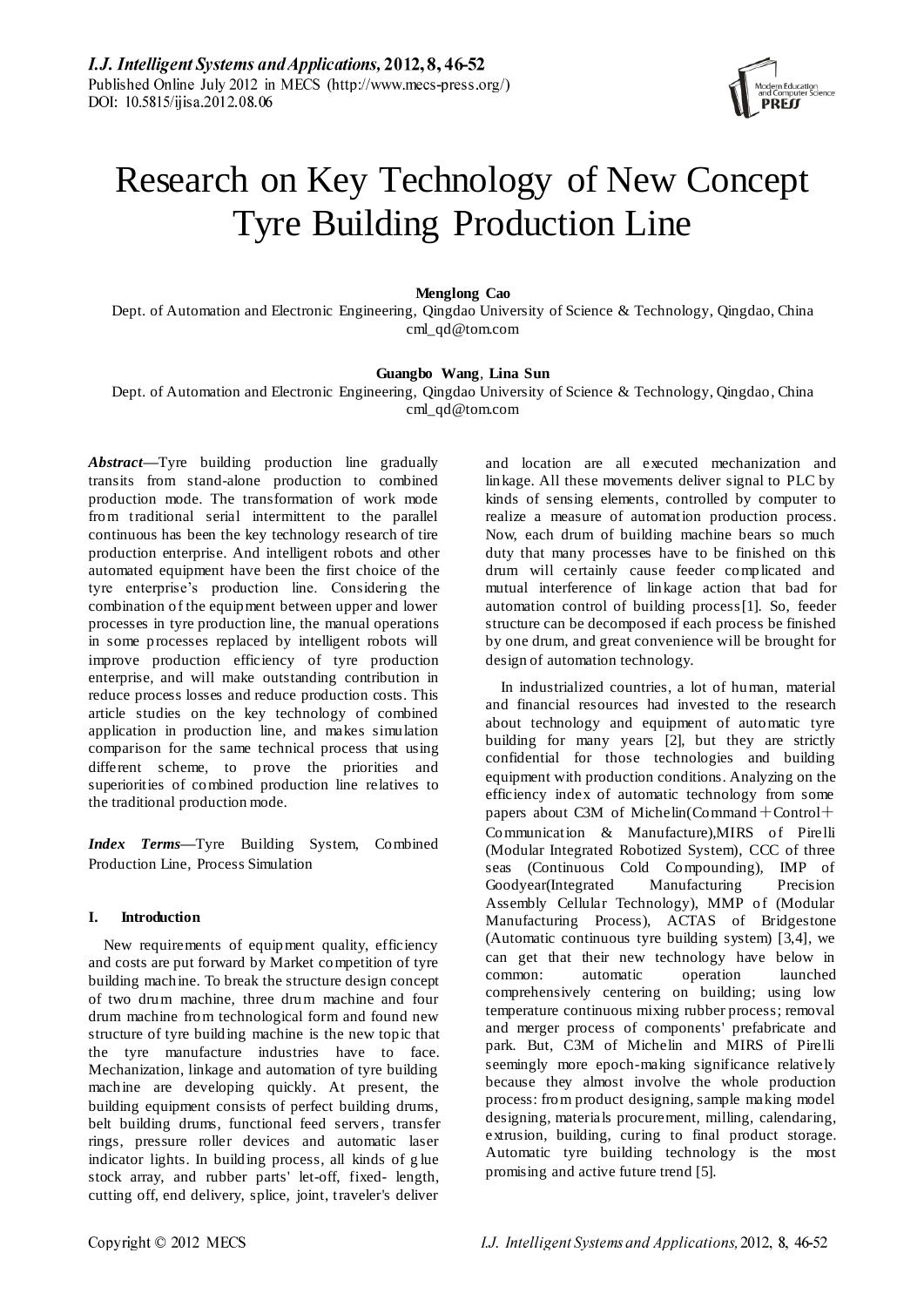# **II. Combined Building System Theory and Simulation Modeling**

According to the point of complex system in the view of system theory, we can model combined building system and simulate the key technology of combined building system based on the model. Combined production line is a complicate system in which input is material, equipment, tool, energy, human, manufacture theory, process and information relates to manufacturing and output is a qualified product [6]. In the process of model the reconfiguration of system should also be considered, that is to say, internal cellular construction of system can be readjusted and all information of sensors can be fused without changing the function of system when we design high-performance tyre building system. The direct objective of reconfiguration is to improve the internal structure of system to reflect changes in demand, to better meet clients' requirement and maximum service life. When a fault occurs, production line include characteristic design of reconfiguration line could switch or replace the fault unit by means of

reconfiguration internal system which plays a complementary and [redundancy](http://dict.youdao.com/search?q=redundancy&keyfrom=E2Ctranslation) role. After a fault occurs, because of its' automatic element, combined production line could take the appropriate measure caused the system from fault state to normal working state by means of fault detection and location. Fig.1 and Fig.2 display the continuous work flow diagram of combined reconfigurable building system and internal dynamic.



Fig.1. Continuous work flow diagram of combined reconfigurable tyre building system.



Fig.2. Dynamic reconfigurable schematic diagram of combined tyre building system

Fig.3 shows the decomposition for each step in building process based on the research above, then to establish the model of combined production line according to the decomposed step.

Using computer to simulate production process need to build virtual manufacturing environment and it's corresponding virtual manufacturing device [7]. Each

virtual device is equivalent to a component that should more completely reflect characteristics of physical device, such as geometrical features, material characteristics, motion information and so on. So, digitize the system model according to it's characteristics to establish simulation model of virtual device. Virtual device model is a mapping of physical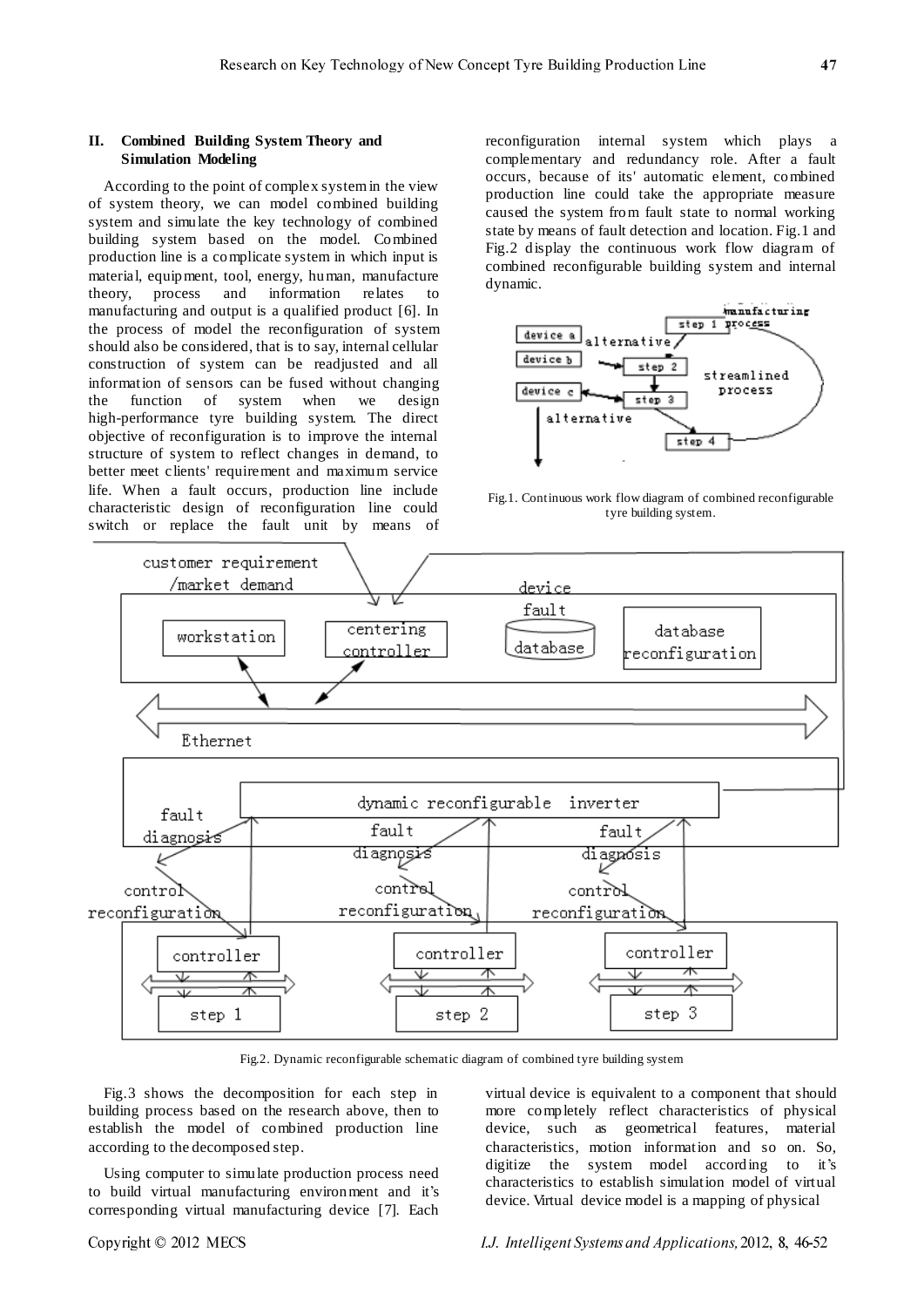device function and form feature in virtual environment. Because the functional specificity of physical device decide the geometrical features of virtual device model, from the two aspects-geometrical model and motion

control to analyze the function feature and geometric feature in building virtual device model, and divide the virtual device model to geometrical model and motion control model.



Fig.3. Process decomposition of tyre building system

Geometric model and description of form feature of physical device expressed the basic shape information of physical equipment, such as form of building drums, feeding servers, loading and unload devices. These geometric models will do some corresponding motions according to the input control data external, under the control of motion control model, and these motions could express the active of physical device, for instance, feed of feeding frame, rotation of main spindle, action of robot and motion of moving drum. All kinds of control function indicated by motion control model, which could output corresponding control information undertake handling, judgment depends on external input control information, to drive position and motion state of relative geometric model to change, realize virtualization of behavior of physical model device.

## **III. Units and Function of Combined Building System**

## **A. System Units**

Moving drum is a transfer-device with installation rail, also some feeding devices can be disposed around the tyre building production line, such as belt servers, cap ply servers, tread servers, carcass servers, pressing devices. All those devices and servers will make a perfect combined production line of tyre building. Reducing manual operation content is the first purpose of system design, not only for increasing production capacity, but also improving the reconfiguration. Combined tyre building production line is highly automatic that content of manual operation is reduced to a minimum and it's high productive capacity can be seen.

Belt automatic server is designed to unit with automatic measurement, cutting control, exact orientation function, include: ① mainframe connector, with two transfer-devices drive rolling race, and the top of each device have a belt cutting system. ② two let-off stations, use standard scroll or make -to-order. ③ belt cutting system. ④ belt orientation-centering system, to realize exact docking.

Cap ply server include: ① let-off, for cap ply's operation with flexible width ② loop control ③ sticking device 4 cap ply cutter 5 scroll.

Carcass server, that placed in front of belt-carcass B&T drum easy to lay up tread rubber, contains mainframe with rolling race and orientation device will oriented by groove in center or edge of tread rubber. Carcass servicer applied to tread rubber with flexible width, and height of carcass orientation device is adjustable.

Control unit uses programming logic controller in industry, adopt servo-drive to realize exact synchronous to store fault diagnosis, tyre specification and maintenance guideline in upper computer.

#### **B. Unit Function of System**

# **1) Automatic Tyre Loading and Unload Process**

To combine robot with mainframe will make production line more flexible, function and processing efficiency are further optimized. Carcass placed on the upper conveying chain is transferred to the direction of building drum one by one, then robot takes the first carcass to the position of holding device in front of building machine and transferred to the building drum by holding device. Green tires will be unloaded by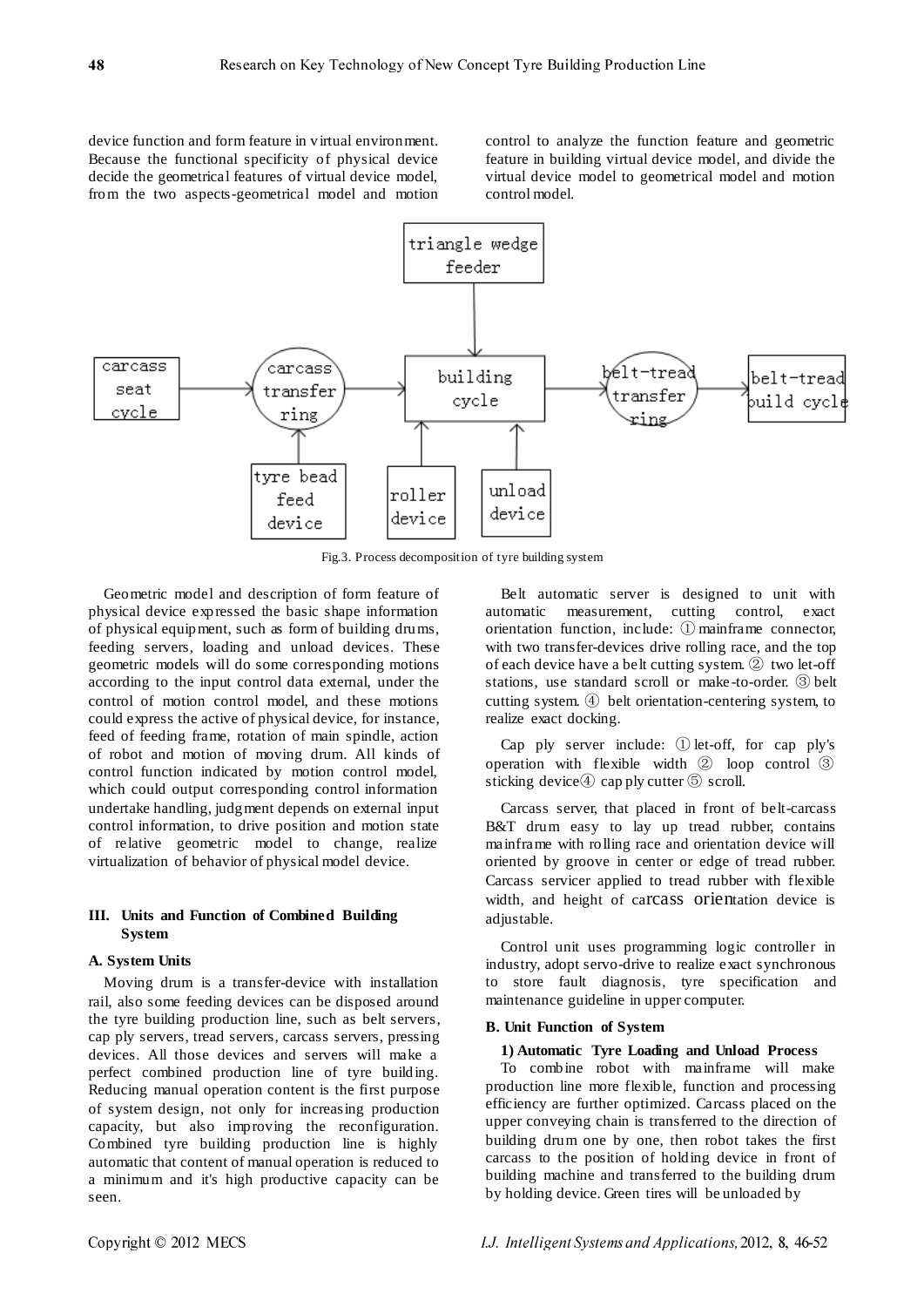robot and transferred to the lower conveying chain after a small processing table to be sent out. It is an automatic process of loading and unloading. Application of robot tyre operation module can improve operation efficiency of tyre bead. Design scheme revolves from easy loading and unloading system to the robot storage and recognition system to realize load tyre bead and remove raw tyre automatically through analogue simulation, which can improve system stability and working efficiency. Fig.4 shows diagram that robot operate the device.



Fig.4. Handling tyre automatically with robot

The device is very useful to improve labor productivity and alleviate worker labor strength undoubtedly. Though floor area of combined production line constructed may increase, analyzed on capacity the adverted effects caused by it can be ignored.

## **2) Automatic Belt Feeding Process**

Automatic belt server can achieve belt cutting control, deliver joint to the B&T drum, belt end-to-end automatically. Now, there are some difficulties to realize complete automation for domestic belt server in the current domestic conditions. But, improve [mechanization](http://dict.youdao.com/search?q=mechanization&keyfrom=E2Ctranslation) and automation degree of building

process, expel product defects caused by personal factors is the important way to improve building quality of radial tyre, and is one of the subject that radial tyre building machine must solve.

Automatic belt server can be a module of combined building system. Design of combined belt server makes manufacture of tyre building more flexible, using designed module can make the change time almost negligible when another angle or width of belt feeding is need which improve the working efficiency. Fig.5 is the diagram of belt automatic feeding module.



Fig.5. Diagram of combined belt automatic feeding system

# **3) Auxiliary Processes**

**Step1** Carcass seat process. Breaking process of carcass seat into multi station implement, [vehicle-mounted](http://dict.youdao.com/search?q=vehicle-mounted&keyfrom=E2Ctranslation) B&T drum and driving box operate synchronistically located each station to complete carcass seat, and disposed a number of mobile robot to form a work mode that multi station carcass component seat in parallel.

**Step2** Belt seat process. Breaking process of belt seat into multi station implement, rotary belt-carcass B&T drum and driving box operate synchronistically located each station to complete seat, form a work mode that multi station belt-carcass component seat in parallel.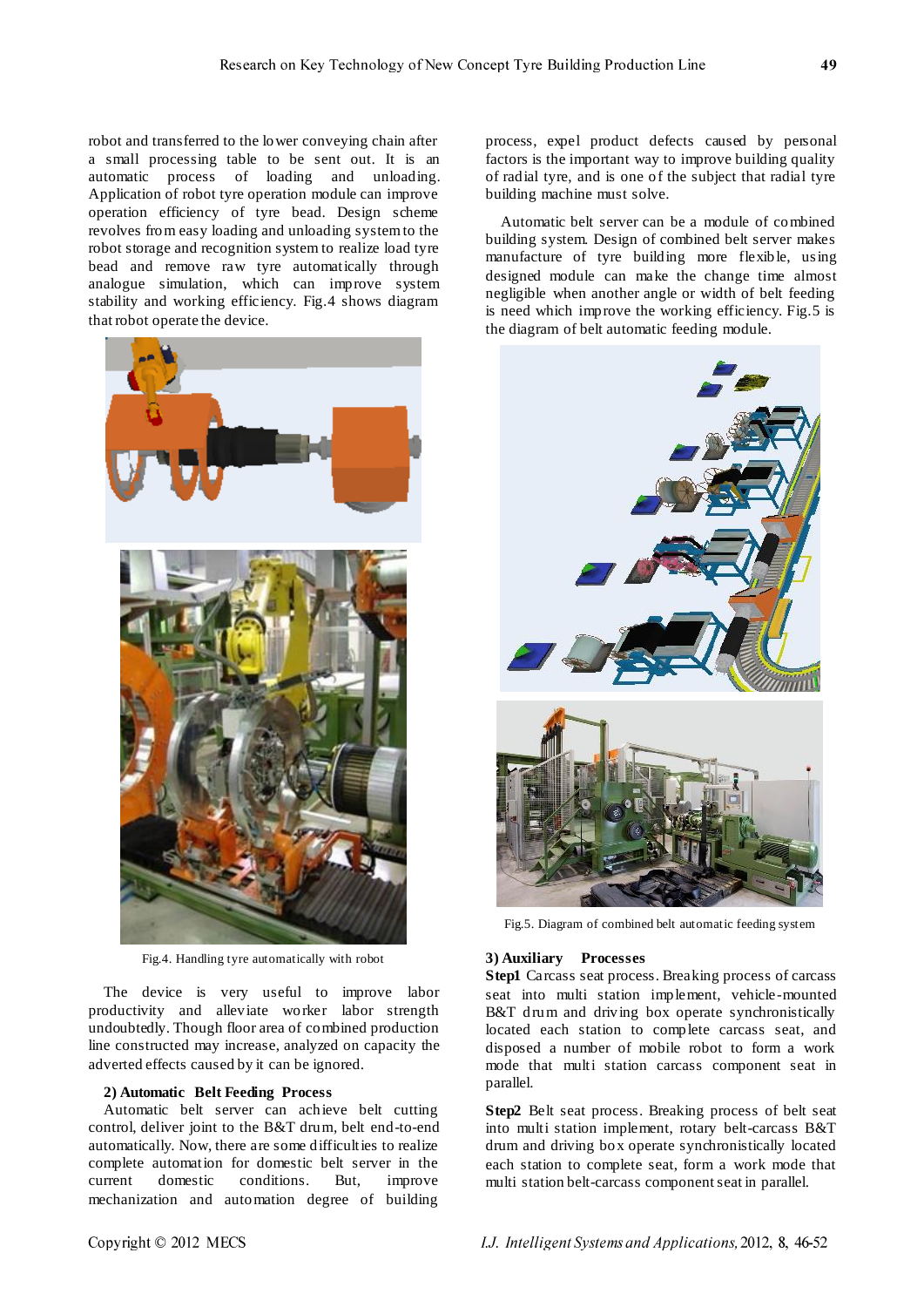**Step3** Building roller process. Breaking process of building roller into multi station implement, [vehicle-mounted\(](http://dict.youdao.com/search?q=vehicle-mounted&keyfrom=E2Ctranslation)or rotary) building drum and driving box operate synchronistically located each station to complete building roller, and disposed a number of mobile robot to form a work mode that multi station tyre building roller.

**Step4** Carcass transfer and belt-carcass transfer process. Carcass transfer ring and belt-carcass transfer ring adopt upper steering mechanism.

According to the requirement of building process, combined tyre building system's structure is simple and installation and adjustment easily, formed characteristic distribute fault tolerant control, fast driving and exact location, auxiliary equipment of main drum can feed materials synchronistically when the main drum is turning.

Changing the traditional intermittent serial work mode, achieve continuous parallel work mode, improving the system stability and reliability in operation, the human-computer interface may call and carry out various production process, display, record production status, can do remote debugging, monitor, etc. It has incomparable superior over traditional type in building precision, process parameter setting and stability.

# **IV. Simulation of Combined Production Line Based on Flexsim**

Flexs im is a kind of commercial simulation software for discrete event produced by America Flexsim Software Production. Flexs im uses object-oriented technology, and has three dimensional display

functions. The software provides the original data fitting, input modeling, graphical model building, virtual reality shows, operate model to do simulation experiment, optimize the results and the formation of 3D animation image files and other functions, also provides interface with other tool software. The ma in advantage of Flexsim is embodied in modeling quick and simple and strong simulation analysis ability.

Flexs im simulation modeling has the following five basic steps:

**Step1** Setting layout. According to the designed physical system before modeling, drag the object from "object library" to the simulation view window in proper position.

**Step2** Define the "flow". Connect corresponding port, constructing logic flow of simulation model according to logical relationship of objects to

**Step3** Set parameters. According to the physical system characteristic described to set object parameters.

**Step4** Running model. Compile the model, then reset and run this model.

**Step5** Analysis of simulation results. Evaluate system schemes according to the simulation results to, and modify parameters according to the simulation target to form the different system scheme. Comparing each scheme to achieve optimize purposes.

According to the model above and simulation steps to establish original process and simulation environment of improved process proved the feasibility and superiority improved scheme. Fig.6 shows the simulation comparison model.



Fig.6. Simulation comparison model (a)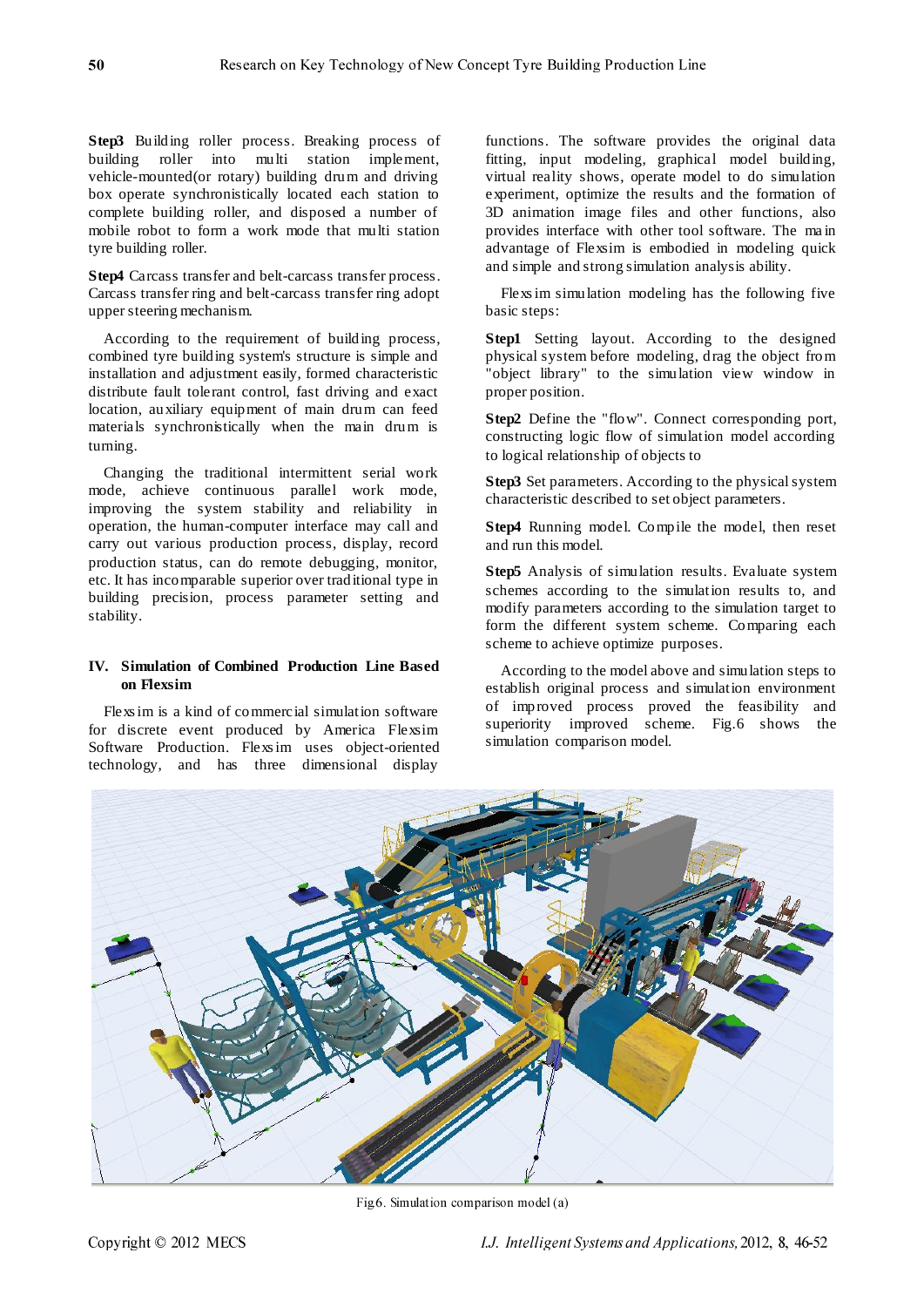

Fig.6. Simulation comparison model (b)

Using computer simulation, visualization, motion modeling and motion simulation, data decoding technology, we have formed the running process of combined tyre building production line with visual mode. Based on it, user can evaluate adopted equipment, layout, etc, and make capacity analysis and comparison to obtain high performance product.

# **V. Conclusion**

In premise of application, digest and absorb the key technology of foreign advanced manufacturing system, pay attention to human-computer interface's optimization in design scheme with no overboard automation, establish comparative perfect information system as far as possible, fully develop benefit of computer management, let advanced automation equipment and ordinary equipment coexist, allow manual intervention in some processes, forming applicability automation technology solutions. The reference of foreign experience of mechanical manufacturing low cost automation technology is a technical route accord with national condition. Our tyre manufacture enterprise have plenty of universal equipment, when develop modern mechanical automation technology, rationally adjust the original equipment layout to add some intelligent device with original equipment primarily, full display the advantage of computer automatic management and man's creativity to construct the autonomous unitization production system that people-centered and information automatic as the pilot, it will provide a new way for our automation technology development of tyre industry

with less investment, rapid, high efficiency and suitable for our national condition.

#### **References**

- [1] Xue Peijun. The discussion on development trend of machine manufacturing[J].An yang engineering college academic journal,04 (2005)14-16.
- [2] Weihong Xie, Xiaochao Cheng, Luan Jiang. [An](http://d.wanfangdata.com.cn/ExternalResource-sczk201002033%5e7.aspx)  [Empirical Research of Relationship between](http://d.wanfangdata.com.cn/ExternalResource-sczk201002033%5e7.aspx)  [Corporate Strategy \[J\].Manufacturing Flexibility](http://d.wanfangdata.com.cn/ExternalResource-sczk201002033%5e7.aspx)  [and Performance,\(](http://d.wanfangdata.com.cn/ExternalResource-sczk201002033%5e7.aspx)2009)12-14.
- [3] D. Shin, R. A. Wysk and L. Rothrock. A formal control-theoretic model of a human-automation interactive manufacturing system control [J]. International Journal of Production Research, 44(2006)4273-4295.
- [4] Z. M. Bi, S. Y. T. Lang, W. Shen and L. Wang. Reconfigurable manufacturing systems: The state of the art [J]. International Journal of Production Research, 46(2008)967-992.
- [5] Xue Jiabing,E Mingchen. The exploitation of FMS plant control system based on flexsim[J]. Chinese manufacturing informatization,1 (2007)38 - 41.
- [6] A. M. Law.How to build valid and credible simulation models[C].In Proceedings of the 2005 Winter Simulation Conference, (2005)24-32.
- [7] B.Y. Ekren and A. M. Ornek. A simulation based experimental design to analyze factors affecting